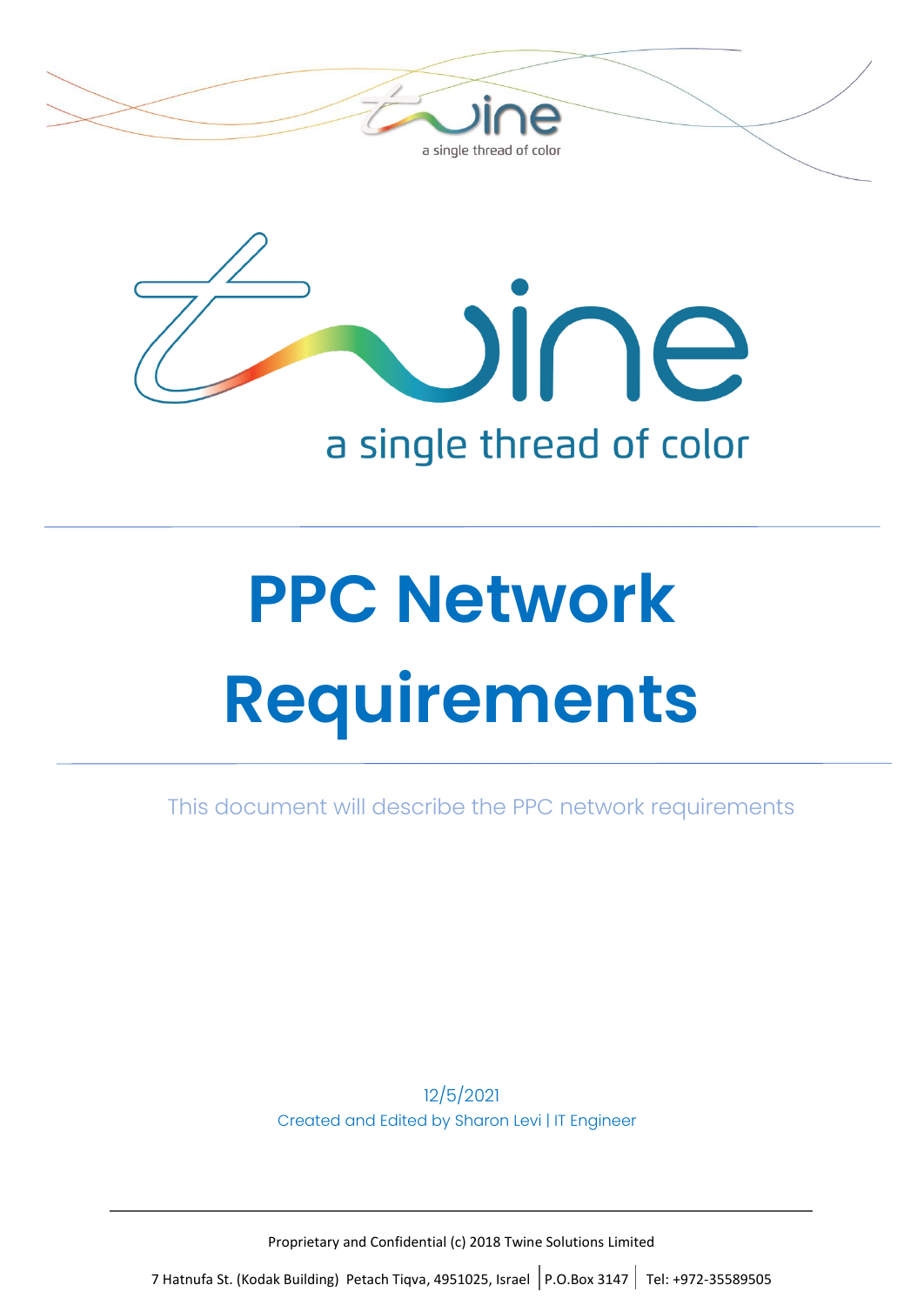

#### **Contents**

| General description |  |
|---------------------|--|
|                     |  |

Proprietary and Confidential (c) 2018 Twine Solutions Limited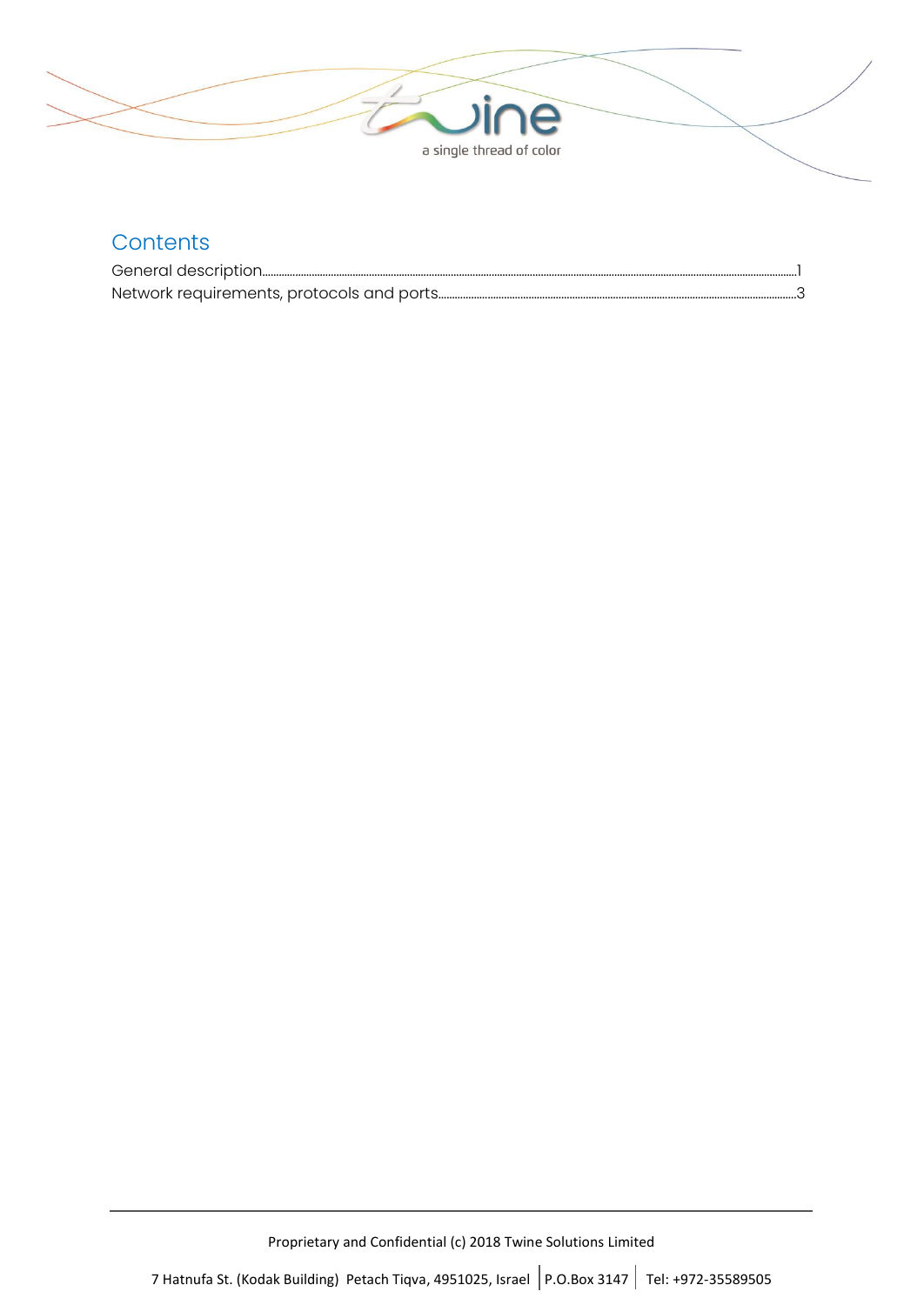

## **General description**

This article will generally describe Twine's TS-1800 software

Twine's systems operate like most other digital production tools (e.g. HP, Epson, Canon, Mimaki printers, etc.), where the in-house software and application are embedded on an existing OS.

The Twine application which operates the TS-1800, runs on Microsoft Windows 10 Enterprise LTSB – a version of Windows 10 OS that uses minimal services to allow specialized systems, such as the TS-1800, to operate properly and ensure these systems be kept as stable as possible.

The TS-1800 sends and receives data via network only from Twine's secure servers (e.g. database update, application update, secured remote support etc). Using Windows 10 LTSB OS, Twine's PPC application and limited network activity, enables to screen the system updates and preventing the user to interact with unwanted third-party software or domains. Moreover, the TS-1800 app is not linked to any domain, meaning that third-party software or domains cannot connect to the system via the OS.

In order to install and service the TS-1800 it must be connected to the Twine servers and therefore the screening is continuous. Detailed network requirements are described in the next article of this document.

Proprietary and Confidential (c) 2018 Twine Solutions Limited